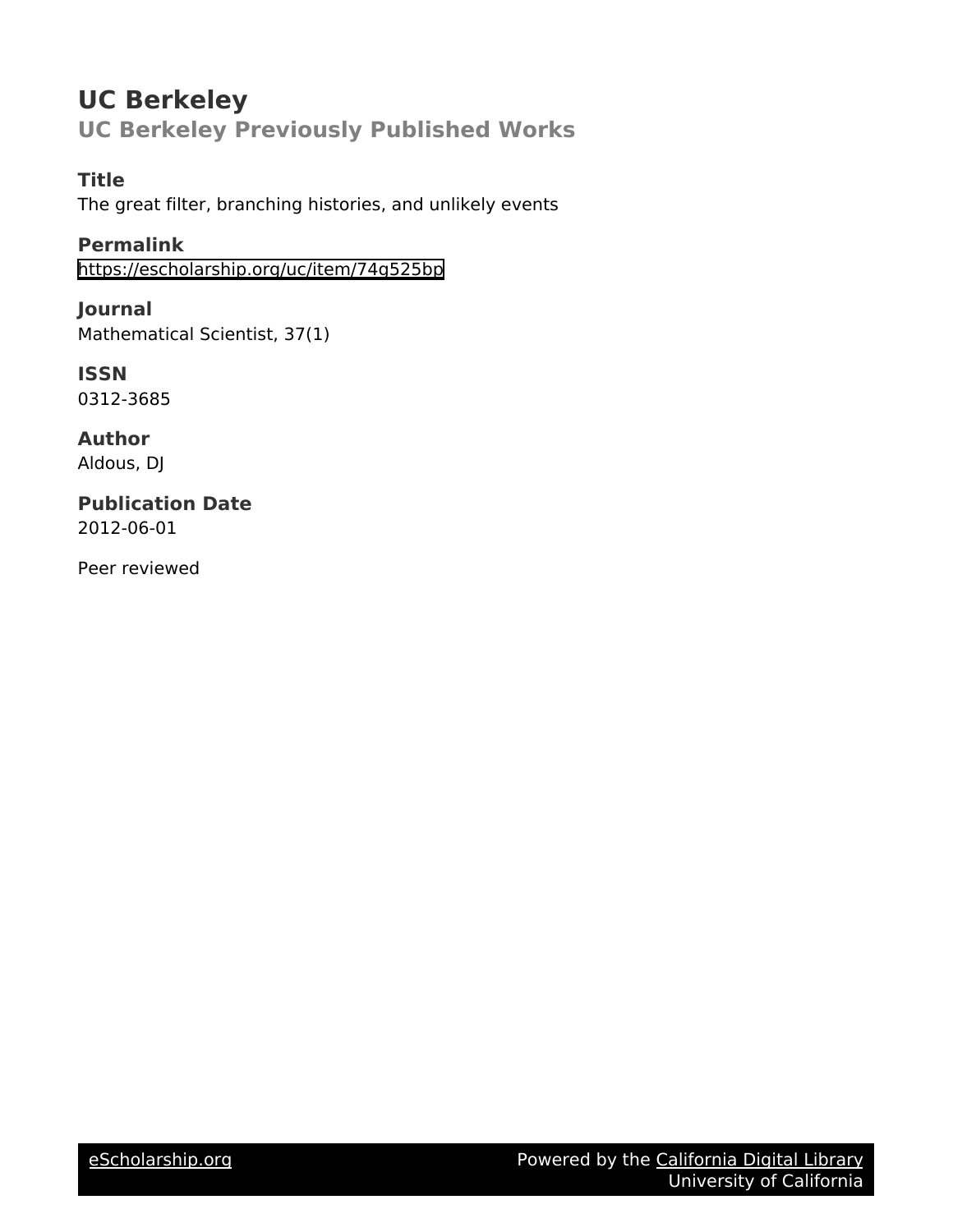## The Great Filter, Branching Histories and Unlikely Events

David J. Aldous

University of California Department of Statistics 367 Evans Hall  $\#$  3860 Berkeley CA 94720-3860 aldous@stat.berkeley.edu

December 17, 2010

#### Abstract

The Great Filter refers to a highly speculative theory that implicitly claims one can test, via a probability model, whether known aspects of the history of life on Earth are consistent with the hypothesis that emergence of intelligent life was very unlikely. We describe the theory and some of the many objections to it. We give a mathematical argument to show that one objection, namely that it considers only a single possible linear history rather than multitudinous branching potential pathways to intelligence, has no force.

Key words, Great filter, Drake equation, Fermi paradox, order statistics, rare events, conditioning paradox.

MSC classifications; 60J85, 92D15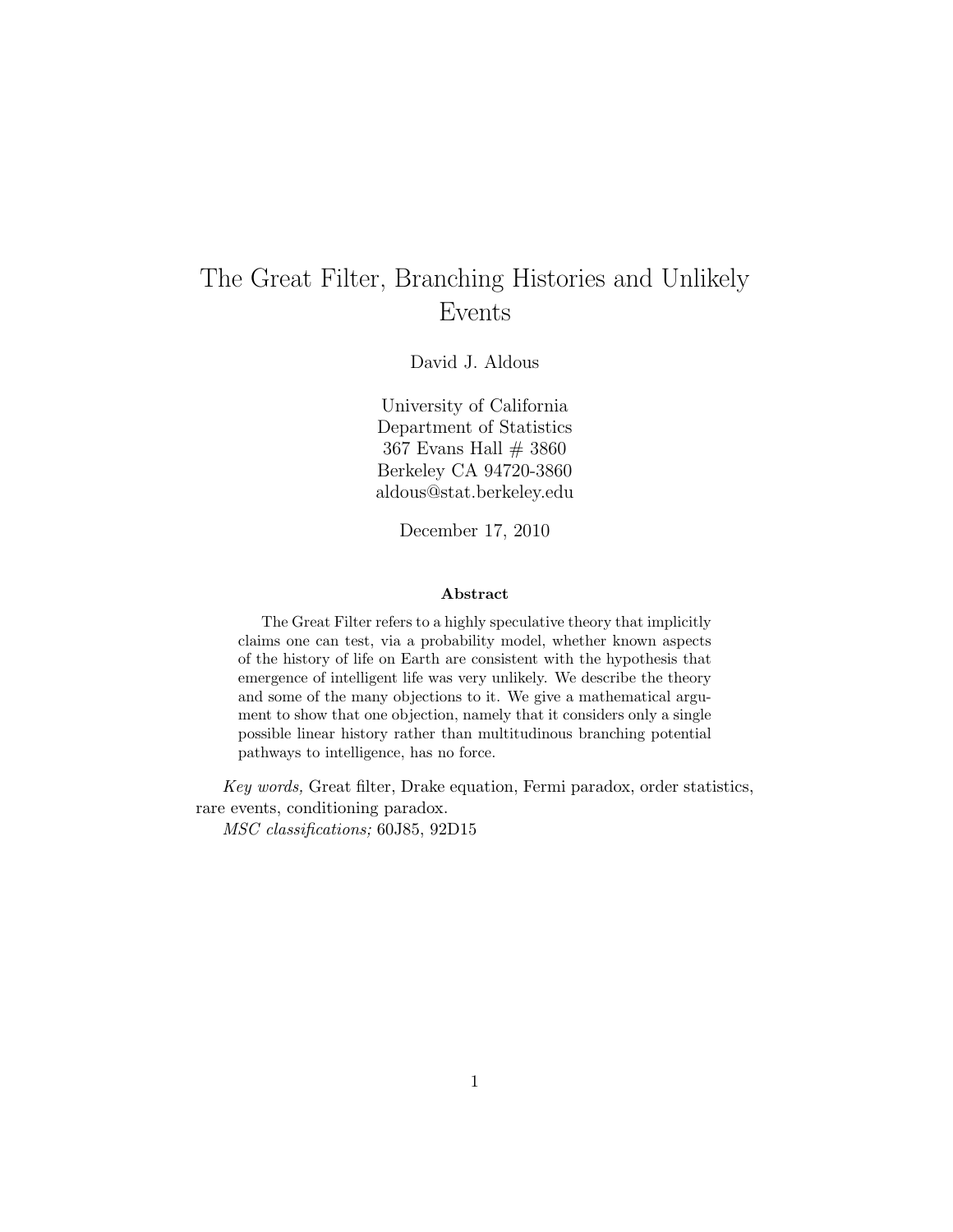## 1 Introduction

There is something fascinating about science. One gets such wholesale returns of conjecture out of such a trifling investment of fact. Mark Twain.

My upper division students enjoy occasional speculative material as a vacation from the usual style of mathematics instruction, so perhaps readers will also. The mathematics used in this article is at the level of exercises in a post-calculus course in mathematical probability.

The generally accepted answer to the question

have we observed evidence of extraterrestrial intelligence, either contemporary (e.g. via radio astronomy) or in the past (e.g. evidence of previous visits to the solar system)?

is "No". From this single bit of data, much speculation has resulted, under the names Fermi paradox and Drake equation. (The Drake equation is an elaboration of (1) below; that claimed plausible values of its terms lead to large estimates of the number of extraterrestrial civilizations is the Fermi paradox). The topic is discussed at length in two non-technical books [2, 8] and summarized in a well-written Wikipedia article [9], so let me only briefly recall a central style of argument. Consider the product

$$
Npq \tag{1}
$$

where

- $N$  is the number of Earth-like (loosely, and at formation) planets in the galaxy
- $p$  is the chance that, on such a planet, an intelligent species at a technological level comparable to ours will arise at some time
- $q$  is the chance that such a species would survive in such a way as to be observable (via communication or exploration) to other galactic species for an appreciable length of time.

More precisely, to define q one should weight by "proportion of time" and "proportion of space", relative to lifetime and size of galaxy, that the species would be observable, but such details are not important in our brief account. The point is that  $Npq$  represents the number of *other* intelligent species we expect to observe in the galaxy. Because we don't observe any, we conclude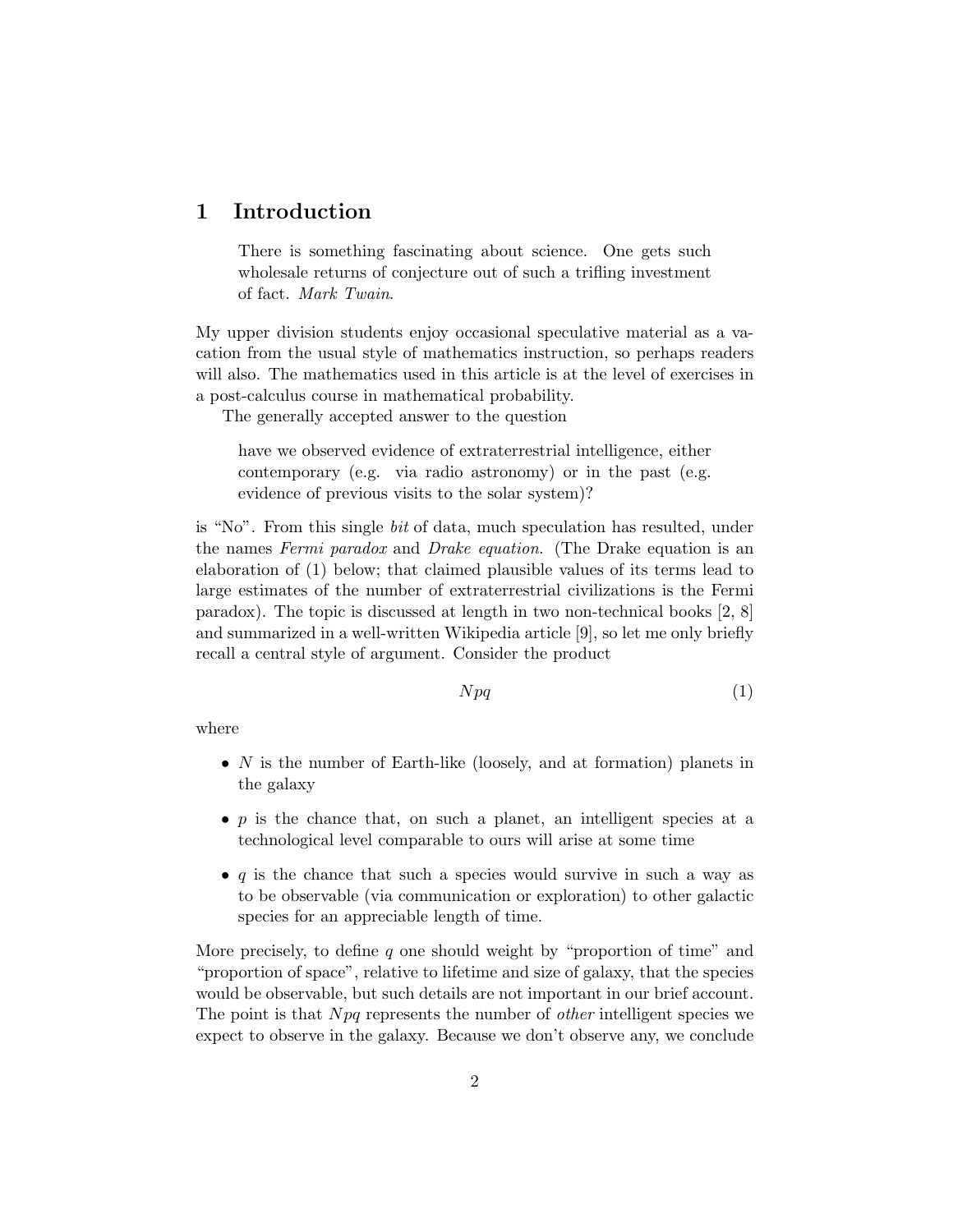prima facie (treating absence of evidence as evidence of absence) that it cannot be true that  $Npq \gg 1$ . Since it would be a bizarre coincidence if  $Npq \approx 1$ , we should conclude that  $Npq \ll 1$  and so humans are most likely to be the only technological species in the galaxy.

The issues in the argument above have been developed in many different directions in the literature. Let me summarize, by slightly caricaturing, three views of the topic. The first two may well be familiar to the reader but the third, the starting point for this article, may not be.

The science fiction view. The bar scene in *Star Wars* is cool; it's nice to imagine there are aliens we could communicate with; so let's think of reasons why the prima facie conclusion might be wrong, in other words how there might be extraterrestrial intelligence that we don't observe.

The hard science view. One can hope to estimate  $N$  fairly accurately, but there is no conceivable way that either  $p$  or  $q$  could be estimated scientifically. So further theoretical speculation is futile, though devoting a very small proportion of the science budget to SETI (Search for Extra-Terrestrial Intelligence – an umbrella term for scientific activities seeking relevant data) may be reasonable.

A third view. Human beings did not create the Universe or direct the course of evolution, so N and p are not our responsibility. But  $q$ , as applied to us (i.e. will our species leave its mark on the galaxy?) is presumably under our control. Viewing  $q$  very roughly as the chance that a hypothetical technological species arising across the galaxy 25 million years in the future would then be able to observe the then-current or previous existence of humans, being told that  $q = 10^{-6}$  would be rather depressing. Depressing, because of the ways this might come about, for instance if humans soon become extinct, or change and cease to interact with the macroscopic physical universe. Knowing  $q = 10^{-6}$  would be knowing that something like this is almost certain to happen. Now having decided that  $Npq$  is small, implying  $pq$  is very small, the only way to avoid the depressing possibility of  $q$  being very small is to for  $p$  to be very small.

So this third view leads to the counter-intuitive conclusion that

we should want 
$$
p
$$
 to be very small\n
$$
\tag{2}
$$

where the sense of want is, as above, "to be consistent with humanity surviving long enough to have at least a tiny chance of leaving its mark on the galaxy".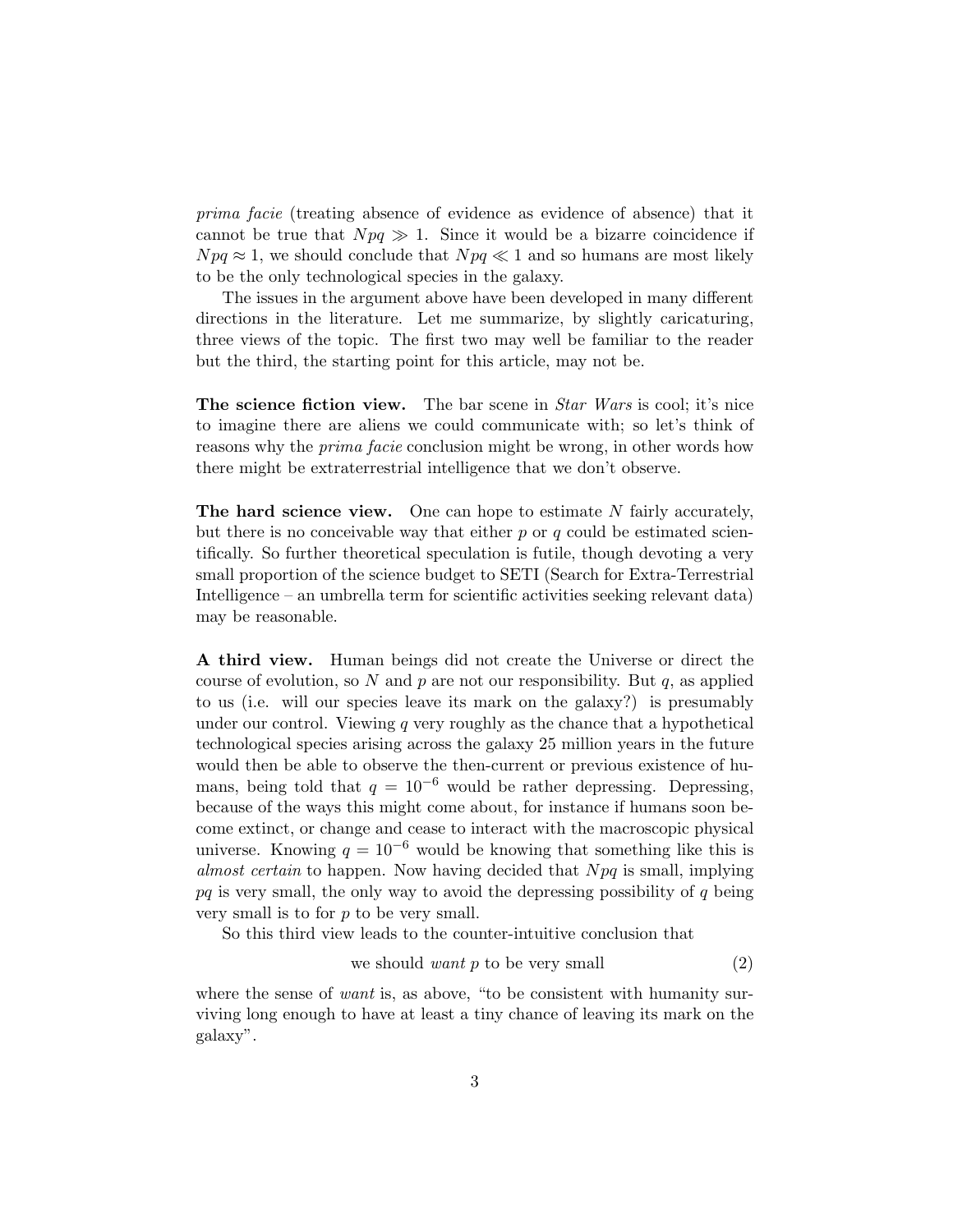Given the vast divergence of opinions regarding the value of  $p$  which have been expressed by authorities [2, 9], it seems prudent to accept one part of the hard science view:

there is no conceivable way that p could be estimated scientifically  $(3)$ 

and have the estimate generally accepted. (Detailed scientific arguments that p is very small are often referred to as the rare Earth hypothesis [11]. But note that there is no logical contradiction between believing (3) and being willing to consider the program

try to ascertain whether what we know about the evolution of life on Earth is *consistent with* the possibility that p is very small. (4)

The question is: can we actually carry out anything like this program?

## 2 The Great Filter

The phrase Great Filter was coined in the 1998 Robin Hanson essay [3]. Hanson pointed out the counter-intuitive conclusion (2) and noted the mathematical argument in section 3 as relevant to the program (4). See [1] or [2] pp. 86–90 for other discussions; in this case the Wikipedia article [10] is not the most helpful. There are further counter-intuitive corollaries, for instance [1] that we should *not want* to discover that life ever evolved on Mars independently of life on Earth. The filter metaphor is that, in a sequence of steps from non-life to a species detectable from outside its solar system, either the occurrence of some one particular step, or of a sequence of steps in the necessary order, must be incredibly unlikely, otherwise the galaxy would be teeming with observable life.

Let me set up the key mathematical idea via a story with more familiar ingredients. Consider two unlikely events for an individual  $-$  say, being struck by lightning and winning the lottery. Suppose I point to a 50-year-old man and tell you that sometime since age 20 he won the lottery and sometime later he was struck by lightning. And suppose the relative probabilities of these two events are not known, except that each is very unlikely. What can you say about the probability distribution of the ages at which these two events occurred?

In thinking about this question with (non-mathematical) intuition, you might think as follows. The two events split the interval [20, 50] into three sub-intervals. In general you have to wait longer for a more-unlikely event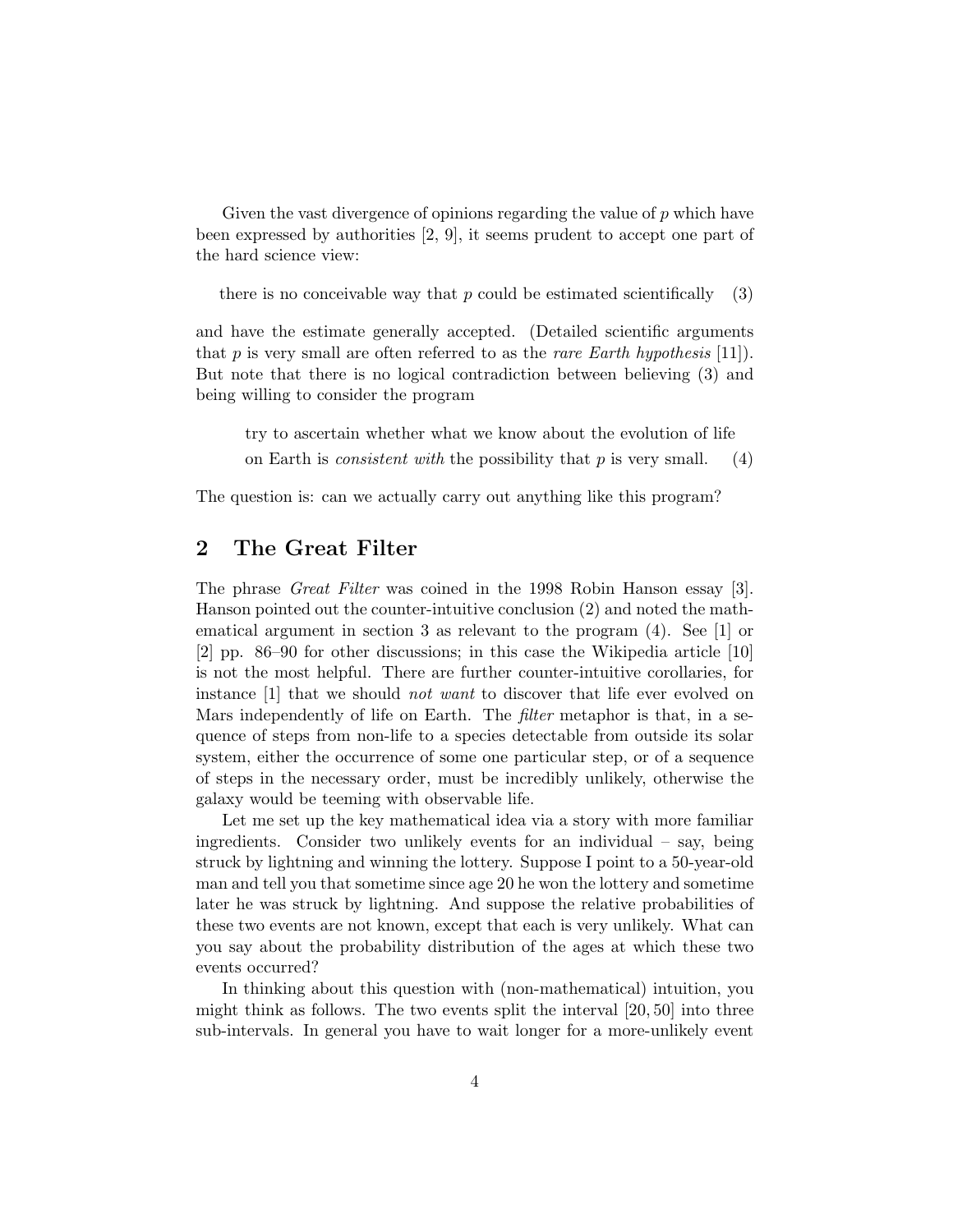than for a less-unlikely event, so the interval ending with the less-likely of the two events will probably be longer.

But, within the simplest probability model one might devise for this story, that conclusion is wrong. Counter-intuitively, regardless of the relative probabilities, the three intervals have the same mean length. See section 3.

Hanson [3] pointed out that one can try to apply the same argument to the evolution of intelligent technological species on Earth. Suppose we identify some key steps between the formation of an Earth-like planet and technological civilization. He suggested six intermediate steps (I quote five of his and have modified the sixth).

- Reproductive something (e.g. RNA)
- Simple (prokaryotic) single-cell life
- Complex (archaeatic & eukaryotic) single-cell life
- Sexual reproduction
- Multi-cell life
- Animal-level intelligence
- Technological civilization

The relevant time interval is the interval when life on Earth is possible, roughly 4 billion years ago to 1 billion years in the future. If we suppose each of these 7 steps was an unlikely random event then, under the simplest probability model, the section 3 argument shows that regardless of the seven actual probabilities, the eight sub-intervals would have random lengths with equal means. And the data we have on the dates of these events is quite consistent [2] with this model prediction, and so in particular is quite consistent with the possibility that  $p$  is very small.

It is easy to think of numerous objections to the argument above, and in class I ask students to suggest some. One might object, on philosophical or religious grounds, to any notion that the existence of the human species is the result of randomness. One might object that we have no scientific understanding of how the first few steps happened, so a priori no model could be reasonable. One might object to the choice of biological "key steps". One might object to the particular probability model, and so on.

This article will not consider most of these objections, as they are what makes the theory highly speculative, and are not susceptible to mathematical analysis. Instead we focus on another objection, which is that the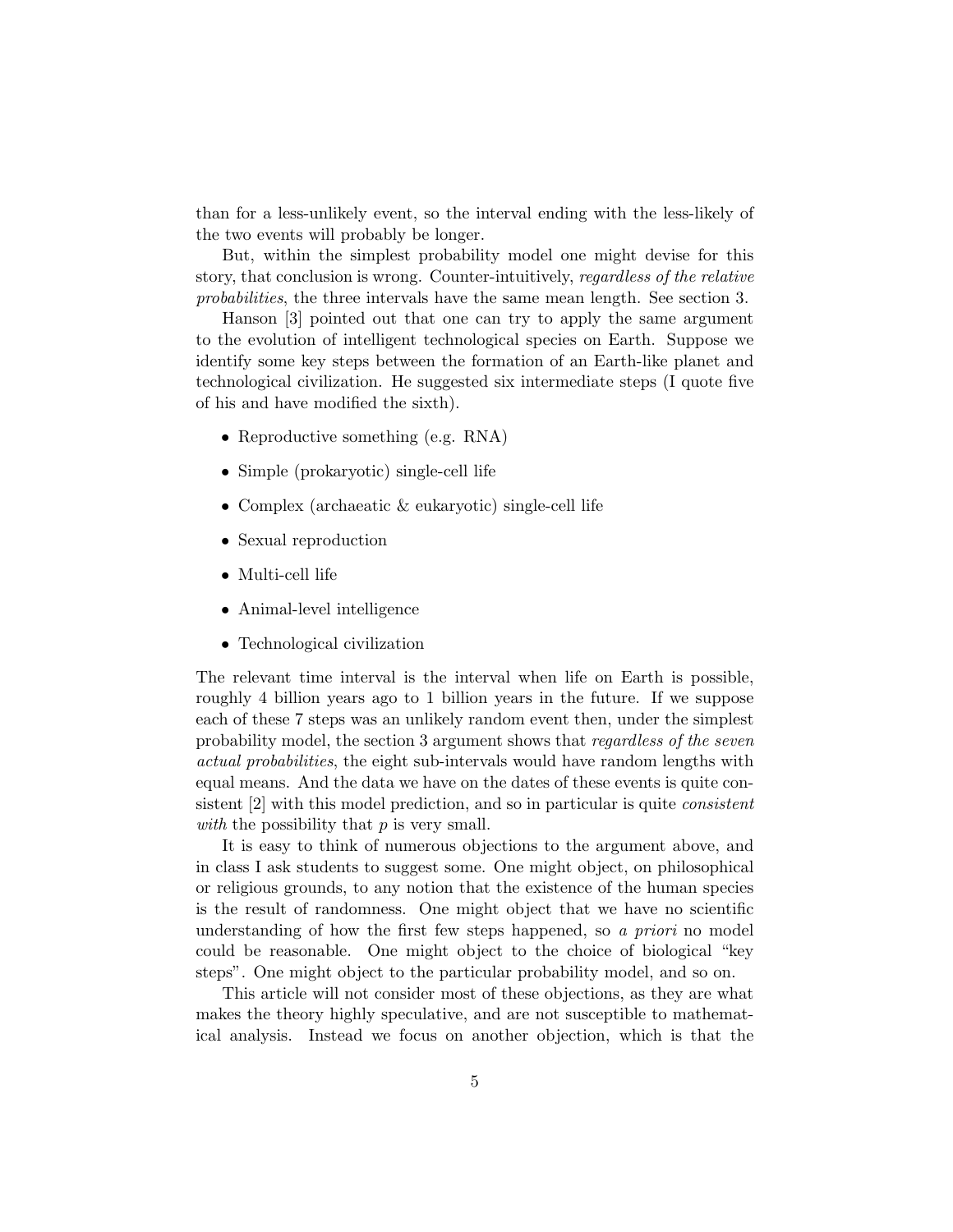argument presumes the stated steps are "the single path to intelligence". It is sometimes argued [5] that convergent evolution implies that there were only relatively few available pathways for evolution on Earth, but this is a minority viewpoint amongst evolutionary biologists. And especially when considering hypothetical independent evolution of life in other solar systems under somewhat different physical conditions, my personal intuition suggests that there might well be entirely different pathways whose nature we cannot even imagine.

Section 4 sets up and analyzes a model allowing an arbitrarily large number of possible branching paths to technological intelligence. Regardless of the number and structure of possible pathways and regardless of the chances for each step on each path to actually occur, is it still true that, conditional on the (assumed unlikely) event that some path does lead to technological intelligence, the times at which the key steps may occur are still uniform random? We show that the answer is "yes, essentially". Section 5 discusses two other variant models, and section 6 provides a final reminder of the problematic nature of this modeling endeavor.

### 3 The single path model

We first recall some elementary material. Take *n* independent random variables with uniform distribution on  $[0, 1]$  and then either re-order them into increasing order, or condition on their being in increasing order. The resulting random variables  $0 < X_1 < \ldots < X_n < 1$  have joint (probability) density function

$$
f_X(x_1, \ldots, x_n) = 1/n!, \quad 0 < x_1 < \ldots < x_n < 1,\tag{5}
$$

that is to say are uniform on the space of possible values. Moreover each of the  $n+1$  random variables giving interval lengths

$$
X_1, X_2 - X_1, \ldots, X_n - X_{n-1}, 1 - X_n
$$

has the same distribution, with density

$$
g(u) = n(1 - u)^{n-1}, \quad 0 < u < 1
$$

and mean  $1/(n+1)$ .

The Exponential $(\lambda)$  distribution has density

$$
f(u) = \lambda e^{-\lambda u}, \ 0 < u < \infty
$$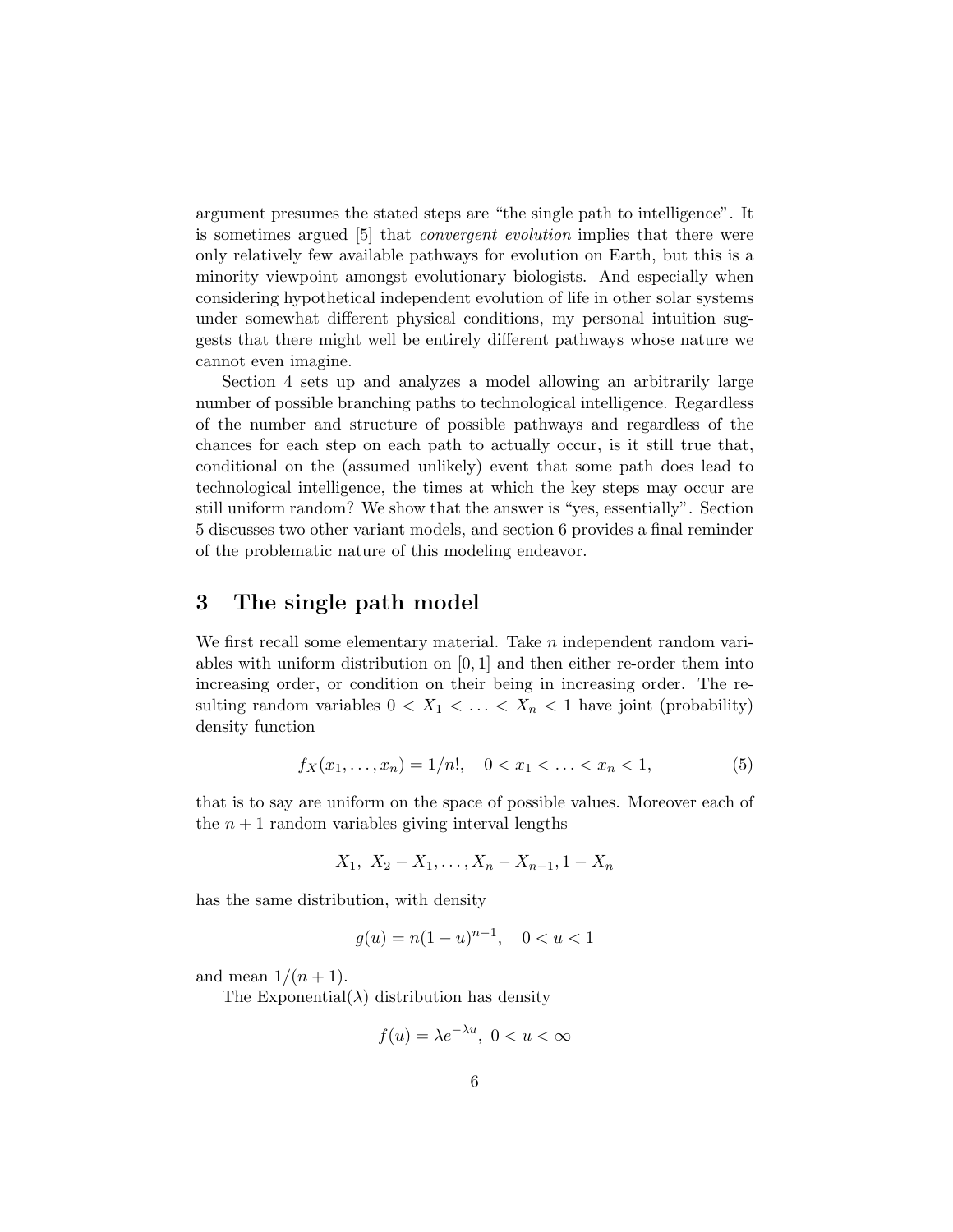and models the time of first occurrence of an event which is 'purely random" in the sense of having chance  $\lambda dt$  of occurring in a time interval of length  $dt$ , independent of previous events (in less precise language, an event that occurs at rate  $\lambda$ ). Given  $\lambda_1, \ldots, \lambda_n$ , consider random times  $0 < Z_1 < \ldots < Z_n < \infty$ such that the random variables  $Z_1, Z_2 - Z_1, \ldots, Z_n - Z_{n-1}$  are independent and  $Z_i - Z_{i-1}$  has an Exponential( $\lambda_i$ ) distribution. This is the "prior" or "unconditional" version of the single path model; with  $n$  specified steps such as those in section 2, and with unlimited time, the i'th step would occur at time  $Z_i$ . So we are assuming that, after the  $(i-1)$ 'th step, the *i*'th step occurs at rate  $\lambda_i$ . The joint density function of  $(Z_1, \ldots, Z_n)$  is then

$$
\prod_{i=1}^{n} \lambda_i \exp(-\lambda_i (z_i - z_{i-1})), \quad 0 < z_1 < z_2 < \ldots < z_n < \infty.
$$

Now condition on the event (which will be unlikely if all the  $\lambda_i$  are small) that all steps occur before time 1, in other words that  $Z_n < 1$ . We choose the time unit to be the length of interval of interest, and condition on all steps being completed before this time. Writing  $0 < Y_1 < \ldots < Y_n < 1$  for the occurrence times of the steps under this conditioning, their joint density is

$$
f_Y(y_1,\ldots,y_n) = c \exp(-\sum_{i=1}^n \lambda_i (y_i - y_{i-1})), \quad 0 = y_0 < y_1 < \ldots < y_n < 1 \tag{6}
$$

where  $c = \frac{\prod_i \lambda_i}{P(Z_n \leq 1)}$ . This is the "posterior" or "conditional" version of the single path model, for the times at which steps occurred, given that they all occurred before time 1.

In the Great Filter argument we are assuming each  $\lambda_i$  is small. We can now argue qualitatively as follows. The exponential term in (6) is  $\approx 1$ , that is

$$
f_Y(y_1, \dots, y_n) \approx c, \quad 0 = y_0 < y_1 < \dots < y_n < 1 \tag{7}
$$

which implies that the distribution of  $(Y_1, \ldots, Y_n)$  is approximately the uniform distribution (5). So the conclusion is that

the times 
$$
Y_1, Y_2 - Y_1, \ldots, Y_n - Y_{n-1}, 1 - Y_n
$$
 between steps  
all have approximately the same distribution, (8)

with mean approximately  $1/(n + 1)$ . This holds regardless of the actual values of the  $\lambda_i$ , other than being assumed small, and is the mathematical content of Hanson's [3] argument.

We will refer to the quantities  $Y_1$ ,  $Y_2 - Y_1, \ldots, Y_n - Y_{n-1}$ ,  $1 - Y_n$  as inter-step times.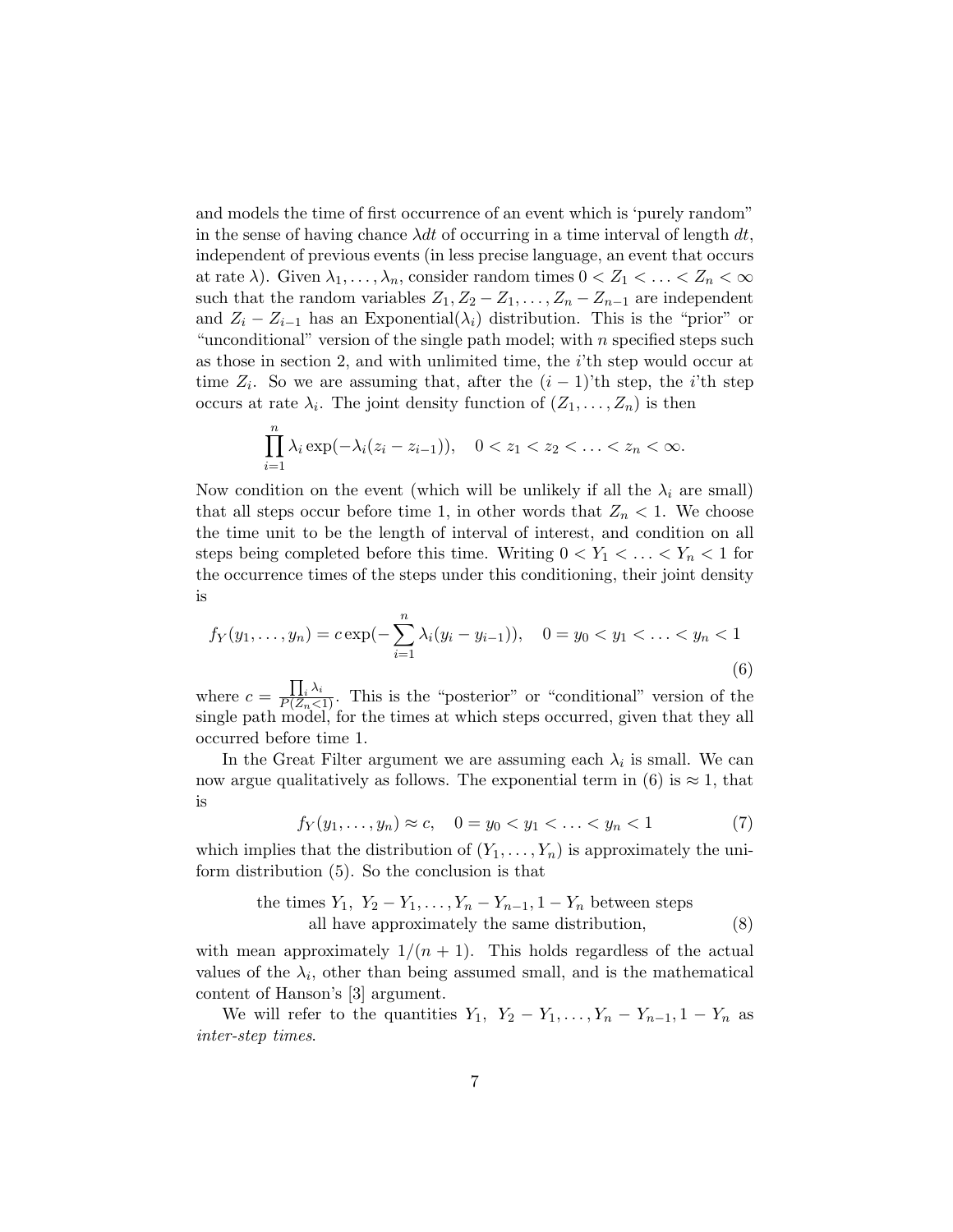#### 3.1 Comments

The normalizing constant  $c$  in  $(6)$  must approximate the normalizing constant  $1/n!$  in (5), so we obtain the approximation

$$
P(Z_n \le 1) \approx \frac{\prod_i \lambda_i}{n!}
$$

for the unconditional probability  $p$  in our model. This of course *does* depend very much on the actual values of the  $\lambda_i$ . Like many of the well-known counter-intuitive results in mathematical probability (e.g. inference from a positive diagnostic test result for a rare disease), our intuition about the effect of conditioning can be poor.

There is no great difficulty in replacing these slightly vague approximations by rigorous inequalities involving  $\max_i \lambda_i$ , but we leave this to the reader with a taste for calculus approximations. Instead we want to consider the issue of whether the counter-intuitive result (8) holds only in this precise setup or whether it is robust under certain variant assumptions. As already mentioned, the variant on which we focus is replacing the "single possible path" by "multiple branching possible paths". This issue of course arises in general discussion of the Fermi paradox, but apparently has not been discussed in the specific mathematical context of the Great Filter argument.

## 4 The branching history model

Here the mathematical setup is a tree, where the root (the top vertex in Figure 1) represents the original "lifeless newly-formed Earth-like planet", and each "child" vertex  $v$  represents a different possible "first step" on a path of steps. For each such  $v$  there are different possible "second steps" w, and so on, and each downward path leads (after some path-dependent number of steps) to a "leaf" representing a technological species. For each pair  $(v, w)$  of possible successive steps there is a constant  $\lambda_w$ , and if step v occurs, then the rate at which step w subsequently occurs equals  $\lambda_w$ . For each  $v$ , when the first of these possible next steps occurs, the other possibilities are suppressed. So in unlimited time, there would eventually be one random path, with a random number  $L$  of random steps from the root  $= v_0$ , through  $V_1, V_2, \ldots$  to a random leaf  $V_L$ , the successive steps happening at random times  $0 = T_0, T_1, \ldots, T_L$ . This is the "prior" or "unconditional" version of the branching history model.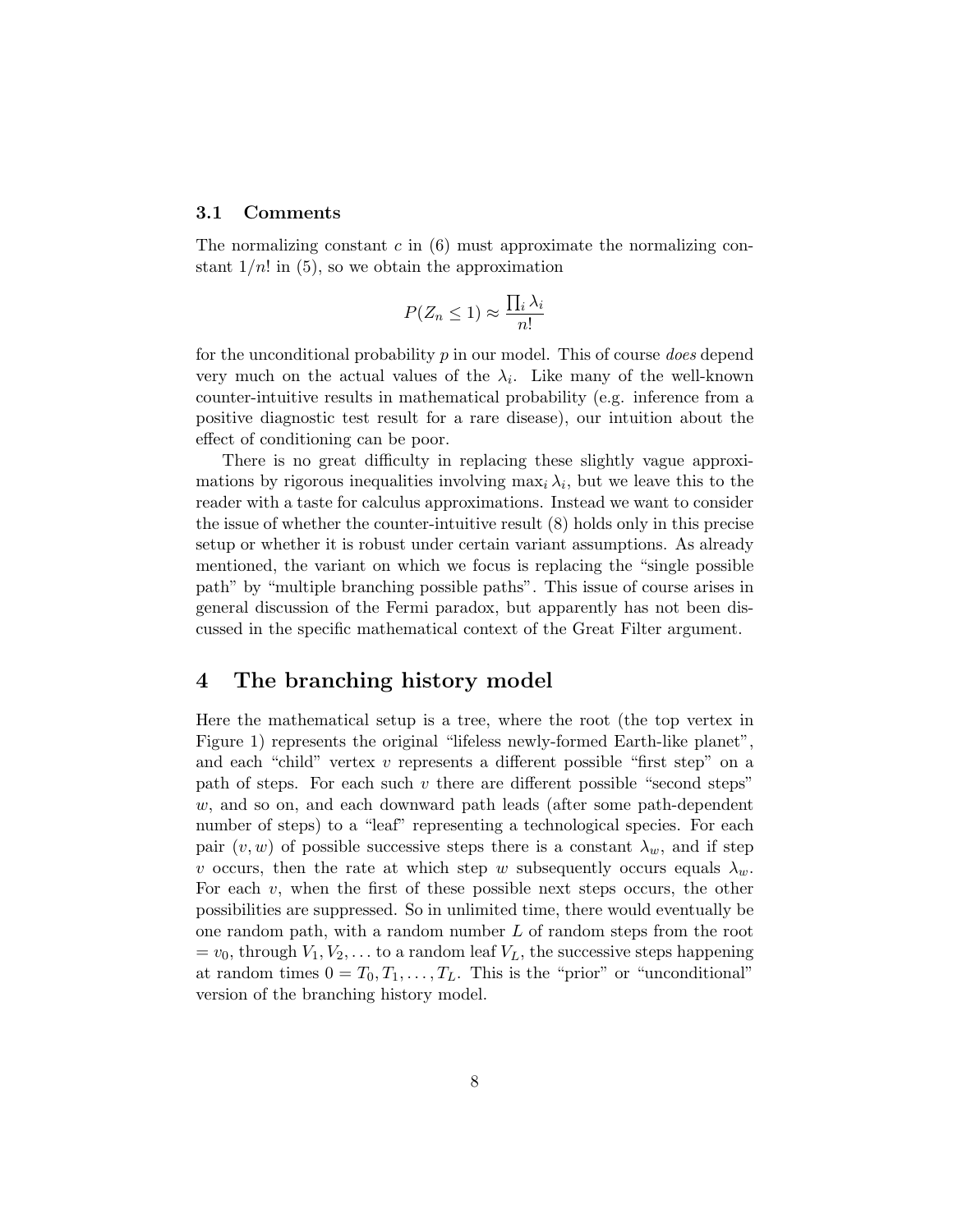

Figure 1. Branching possible histories.

We can now state the question. Assuming the chance  $p$  that this random path reaches a leaf before time 1 is small, but conditioning on this happening, and thus observing the value of the number of steps  $L$ , it it true (as in the single path model) that the  $L + 1$  inter-step times have approximately the same distributions, regardless of the shape of the tree and regardless of the actual values of the  $\lambda_v$  (assumed small)?

Note we are implicitly assuming that the number of steps to a leaf should typically be small (e.g. 7, as in the section 2 list) but the branching numbers, namely the numbers of alternative next steps after each step, can be arbitrarily large.

What does intuition suggest? On the one hand, one might argue that because there can only be one actual realized path, the fact that this path is random rather than prespecified is hardly important, so that this model is not essentially different from the single path model. On the other hand one can think of possibly analogous settings where such arguments are incorrect. Recall a freshman statistics example. If, hypothetically, 50% of families had one child and 50% had three children, then the average number of children equals 2, from the parents' viewpoint. But 75% of children are in three-child families, so the average number of children equals 2.5 from the children's viewpoint. In looking at the genealogy of a random living person, this effect continues backwards indefinitely; the 10'th generation great great . . . great grandfather cannot be a statistically typical member of his generation, because we know he had a son for sure. So by analogy, the times of intermediate steps along the random path might not be statistically typical.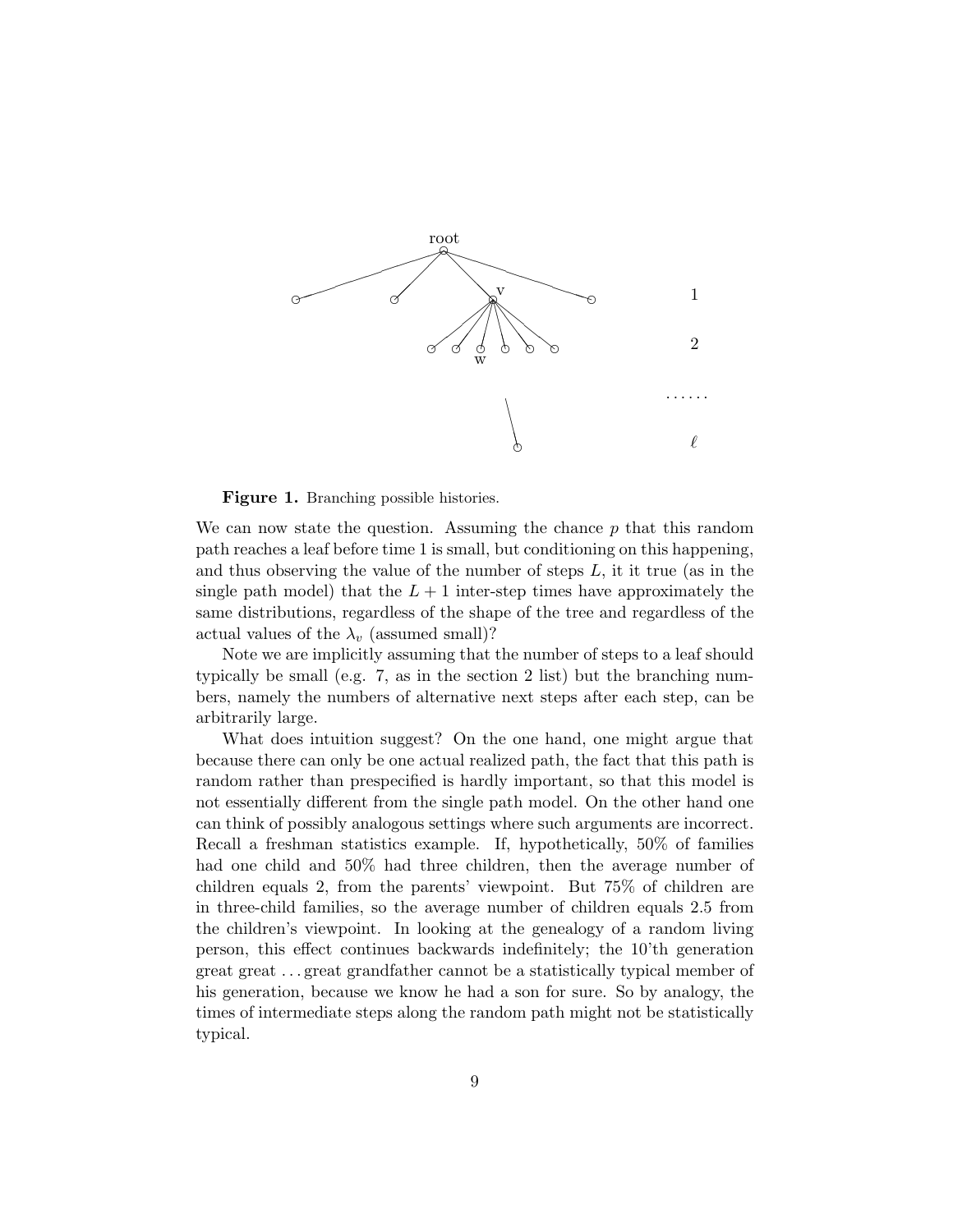Anyway, a calculation is required to answer the question.

#### 4.1 Analysis of the branching history model

We first quote further elementary facts about the Exponential( $\lambda$ ) distribution. Given m independent events where the *i*'th event occurs at rate  $\mu_i$ , that is m independent random times with Exponential $(\mu_i)$  distributions, the random time T and random index I of the first event to occur are such that

$$
P(T \in [t, t + dt], I = i) = \mu_i \exp(-\mu^* t) dt; \qquad \mu^* := \sum_j \mu_j \tag{9}
$$

which is equivalent to the three properties

T has Exponential $(\mu^*)$  distribution

$$
P(I = i) = \mu_i / \mu^*, 1 \le i \le m
$$

#### T and I are independent.

We can now readily write down the probability distribution in the unconditional branching history model, by simply applying (9) conditionally at each step. For any path to a leaf starting with the root  $v_0$ , say  $v_0, v_1, v_2, \ldots, v_\ell$ , and any  $0 = t_0 < t_1 < \ldots < t_\ell < \infty$ ,

$$
P(L = \ell; V_i = v_i, 1 \le i \le \ell; T_i \in [t_i, t_i + dt_i]) = \prod_{i=1}^{\ell} \lambda_{v_i} \exp(-\lambda_{v_{i-1}}^*(t_i - t_{i-1})) dt_i
$$
\n(10)

where

 $\lambda_v^* := \sum {\{\lambda_w : w \text{ a possible next step after } v\}}.$ 

We now see that to repeat the argument from the single path model, what we need to assume is that

each 
$$
\lambda_v^*
$$
 is small, (11)

rather than just assuming each  $\lambda_v$  is small. So we are assuming that after each step, the chance that *some* next step occurs is small.

Recall that  $T_L$  is the time at which some leaf is reached. For the conditioned process we condition on the event  $T_L < 1$ . Adding tildes to denote conditioned variables, assumption (11) implies that the exponential terms in (10) are  $\approx$  1. So for the conditioned process we have

$$
P(\tilde{L} = \ell; \tilde{V}_i = v_i, 1 \leq i \leq \ell; \tilde{T}_i \in [t_i, t_i + dt_i]) \approx c \prod_{i=1}^{\ell} \lambda_{v_{i-1}}^* dt_i; \quad 0 < t_1 < \ldots < t_{\ell} < 1.
$$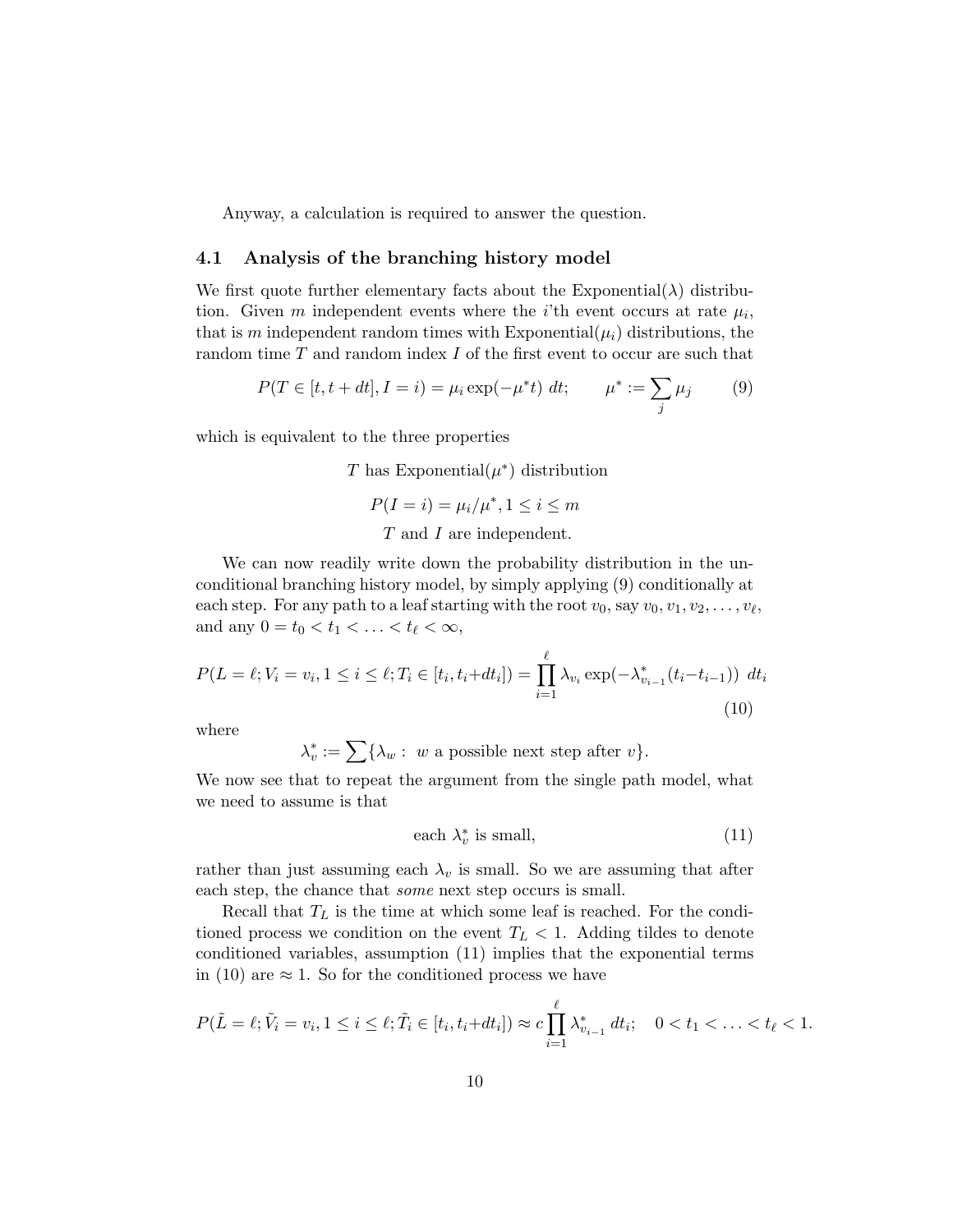The normalizing constant is  $c := 1/P(T_L < 1)$ . Note that this constant, and  $c_2(\ell), c_3(\ell)$  below, depend on the tree and the whole configuration of  $\lambda$ -values on the tree, but not on the particular values of  $v_i$  or  $t_i$  on the left hand side. Summing over all paths of a given length  $\ell$  gives

$$
P(\tilde{L} = \ell; \tilde{T}_i \in [t_i, t_i + dt_i]) \approx c_2(\ell) \prod_{i=1}^{\ell} dt_i; \quad 0 < t_1 < \ldots < t_{\ell} < 1,
$$

while conditioning on the value of  $\tilde{L}$  gives

$$
P(\tilde{T}_i \in [t_i, t_i + dt_i] | \tilde{L} = \ell) \approx c_3(\ell) \prod_{i=1}^{\ell} dt_i; \quad 0 < t_1 < \ldots < t_{\ell} < 1.
$$

This is the analog of (7) in the single path model, and implies that conditional on  $\tilde{L} = \ell$  the  $\ell + 1$  inter-step times  $\tilde{T}_{i+1} - \tilde{T}_i$  have the same mean,  $1/(\ell + 1)$ .

## 5 Other variants of the model

#### 5.1 Time-dependent rates

The model above assumed not only that, given previous steps, the waiting time until the occurrence of a next step was random, but also that the rate (probability per unit time) did not vary with the time  $t$  since the previous step. Suppose, in the single path model (the branching case is similar), that for the *i*'th step we replace the constant rate  $\lambda_i$  by a time-dependent rate  $\mu_i(t)$ . Loosely speaking, imagine that background conditions change deterministically so as to make occurrence of the (still unlikely and random) next step become *relatively* more likely as time t since previous step increases. The mathematically simplest increasing function is the linear function, so take

$$
\mu_i(t) = \lambda_i t \tag{12}
$$

for small constants  $\lambda_i$ .

It is easy to repeat the analysis where each step  $i$  is assumed to occur at a rate of form (12) for constants  $\lambda_i$ . It turns out that the basic conclusion, as stated in (8), remains true: conditioned mean inter-step times are approximately equal (the joint distribution changes from (7) but it retains the desired symmetry property, technically called *exchangeability*).

The argument really depends only on the rates  $\mu_i(t)$  for each step having the same functional form (linear, in this case) with differing multiplicative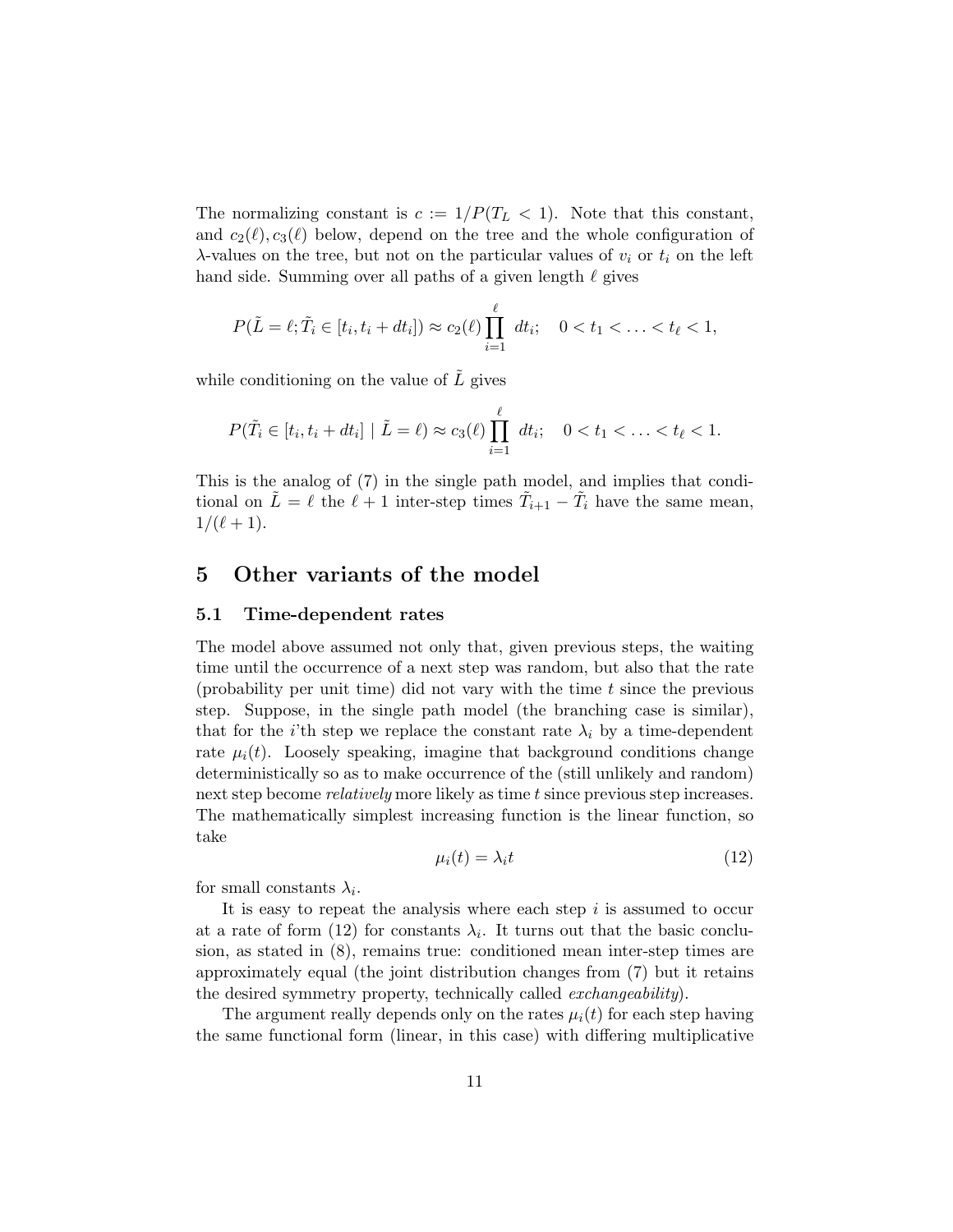constants. But if the functional form varies between steps then we would lose symmetry, and conclusion (8) would break down.

### 5.2 Climbing a gentle staircase of complexity

Any way of addressing the overall program (4) must contain some probability model for the appearance of technological species. But arguably the whole "Great Filter" scenario reflects a common perceptual bias toward thinking of chance in terms of unlikely events with dramatic consequences (recall the iconic examples of winning the lottery or being struck by lightning), a bias perhaps reinforced by the recent best-seller The Black Swan [7]. An opposite perception is to think of chance entering via the cumulative effect of many, individually minor and not unlikely, chance events. Imagine a casino gambler starting with 50 dollars, betting 1 dollar on red or on black at roulette, and staying until his fortune reaches 0 or 500 dollars. In the (unlikely) event of reaching 500 dollars, a textbook exercise shows that (up to endpoint corrections) the sequence of wins and losses follows almost precisely (that is, up to endpoint corrections) a process in which the chance of winning is 20/38, rather than the true chance 18/38. So imagine evolutionary history as a long but not steep staircase; from one level of complexity (of individual creatures or of ecosystems) the system might next go up to a slightly higher level or down to a slightly lower level. Conditionally on reaching a high level (technological civilization), what we observe retrospectively is an overall increase; but it might be that the natural tendency is always for decrease to be more likely than increase, and that what we observe is the result of a very unlikely overall process, analogous to our lucky roulette gambler.

In many ways this is a much more disconcerting scenario, namely that the whole observed pattern of evolutionary history might be systematically biased away from what was a priori likely. This does not seem to be statistically testable.

## 6 Beware of simplistic models

It is surely a truism that, in the vast majority of real-world contexts where we perceive chance as playing a role, what is actually happening is a complex mixture of random and deterministic effects that is not amenable to simplistic mathematical modeling at all. So one needs to be very skeptical of work like ours! Indeed we can demonstrate why, by thinking a little less superficially about our example of winning the lottery and being struck by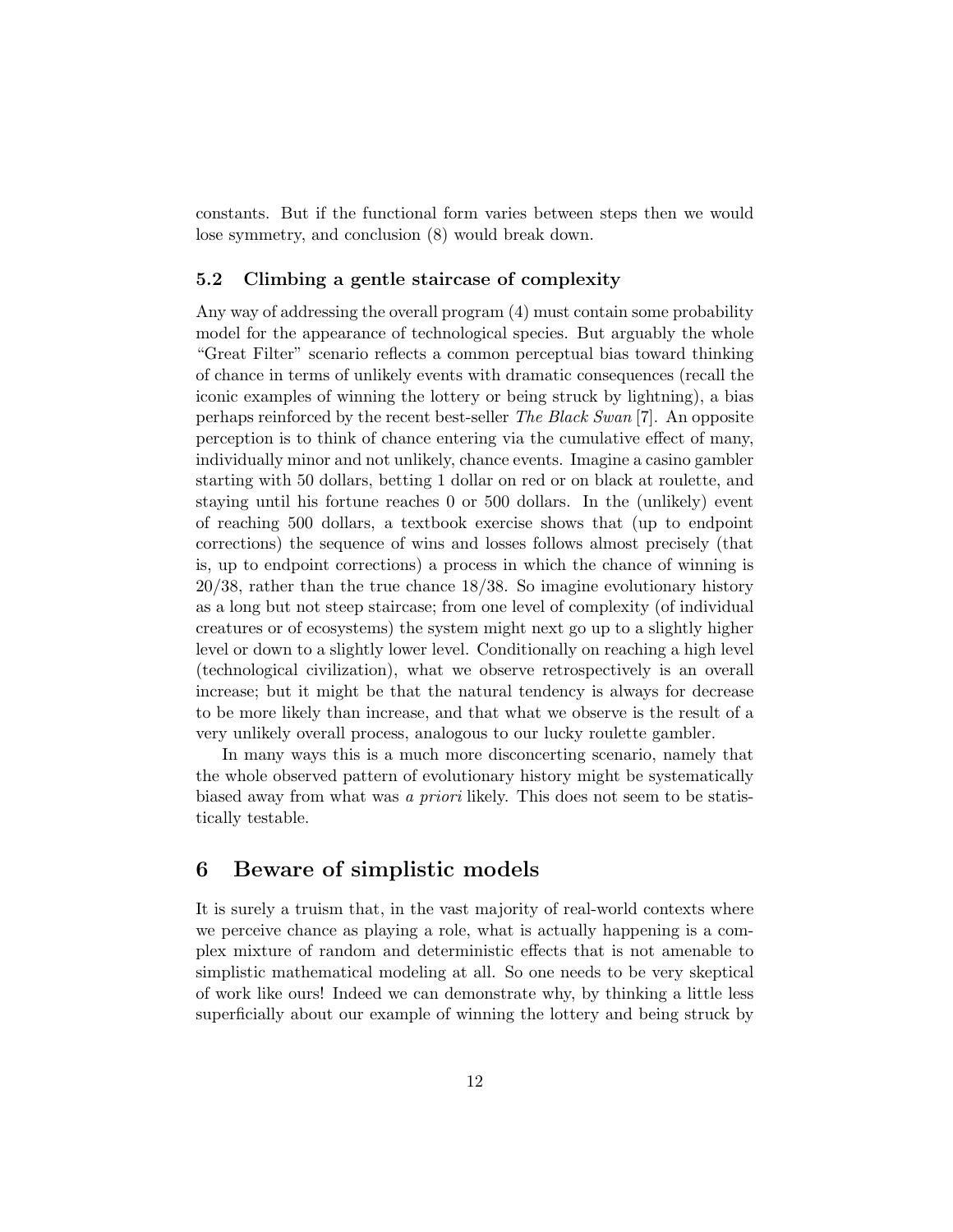lightning. Our model assumes that chances, while varying between individuals, are constant in time (e.g. per year) for an individual. Is this true? There is extremely accurate and accessible data [6] on deaths by lightning in the U.S., showing that young adult males are relatively more at risk. Presumably this holds also for being struck by lightning, so the "constant rate in time" assumption is far from true. Similarly, it is known [4] that big lottery winners in the U.S. are on average older than the general adult population, so again the "constant rate in time" assumption is hardly true. Hence the need for healthy skepticism.

Acknowledgment. I thank an anonymous referee for numerous expository improvements.